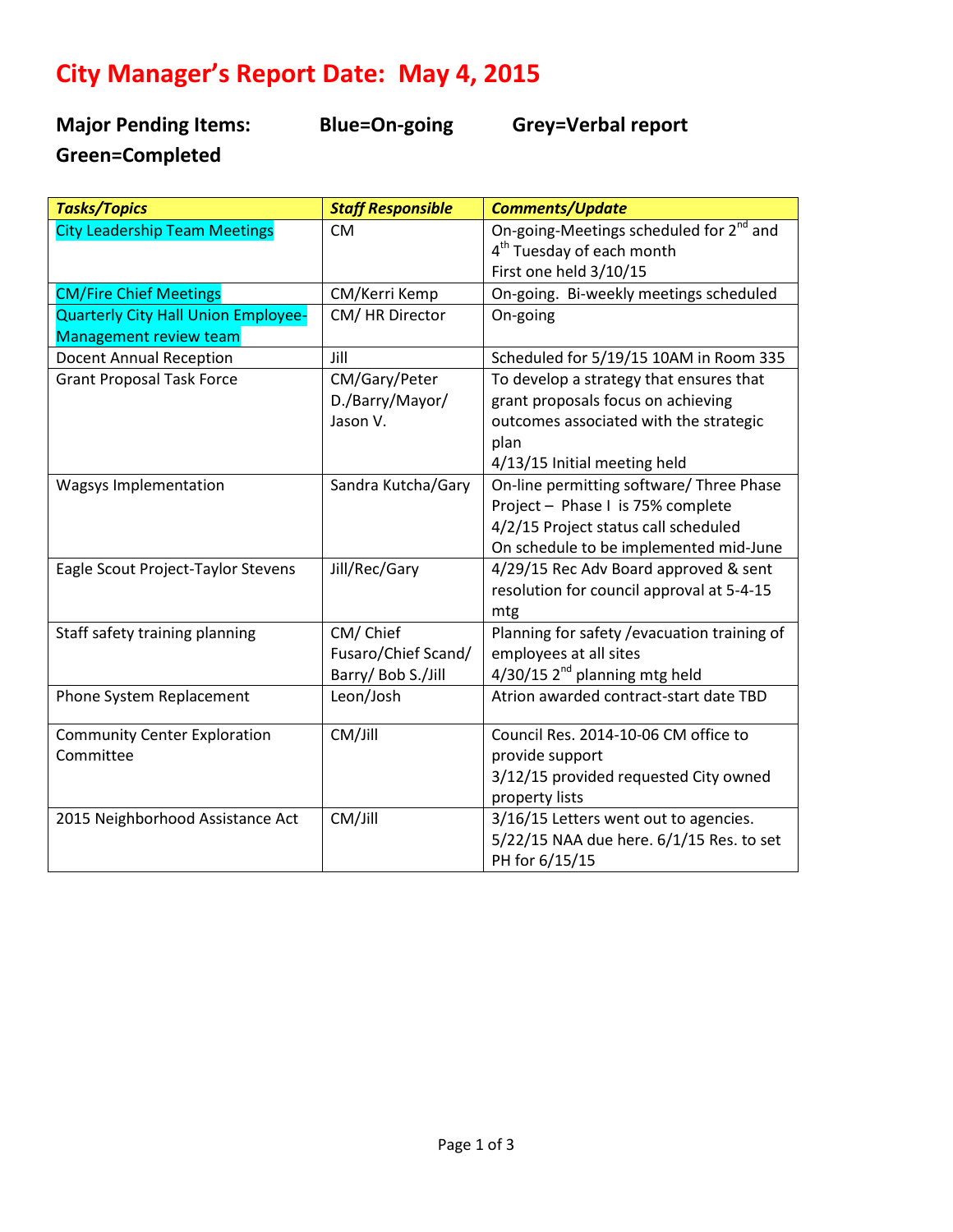## **Department Initiatives/Grants:**

| <b>Department/Grant Entity-Purpose-</b>   | <b>Tasks/Topics</b>    | <b>Comments/Update</b>            |
|-------------------------------------------|------------------------|-----------------------------------|
| <b>Amount</b>                             |                        |                                   |
| <b>Community Development</b>              | 5 Year Priority Plan   | The City of Norwich Office of     |
|                                           |                        | <b>Community Development is</b>   |
|                                           |                        | required to complete a five year  |
|                                           |                        | plan to outline the most pressing |
|                                           |                        | <b>Community Development</b>      |
|                                           |                        | priorities facing Norwich and its |
|                                           |                        | residents for the upcoming        |
|                                           |                        | period 2015 - 2019.               |
| Recreation                                | On-line program        | Software testing in progress      |
|                                           | registration software  |                                   |
| DECD-Uncas Leap-\$270,000                 | Environmental          | 1/23/15 Grant awarded             |
| Project Manager-Jeanne Kurasz             | assessment & testing   | Work underway                     |
| EPA-Shipping St/Chestnut St/Ponemah       | Petroleum & hazardous  | 12/2014 Application submitted     |
| Mills-\$400,000                           | substance assessment   |                                   |
| DECD-Shipping St/Terminal Way-            | Environmental          | 4/17/14 Grant Awarded             |
| \$200,000                                 | assessments            | Assessments are underway and      |
| Project Manager-Peter Davis/Gary Evans    |                        | ahead of schedule                 |
| DECD-26 Shipping St-\$200,000             | Assessment/remediation | 4/14/15 Application submitted     |
| DECD Historic Restoration Fund-City Hall- | Flooring               | 3/3/15 Agreement signed           |
| \$90,000                                  | repair/replacement     | Work scheduled to begin spring    |
| Project Manager-Pat McGlaughlin           |                        | 2015                              |